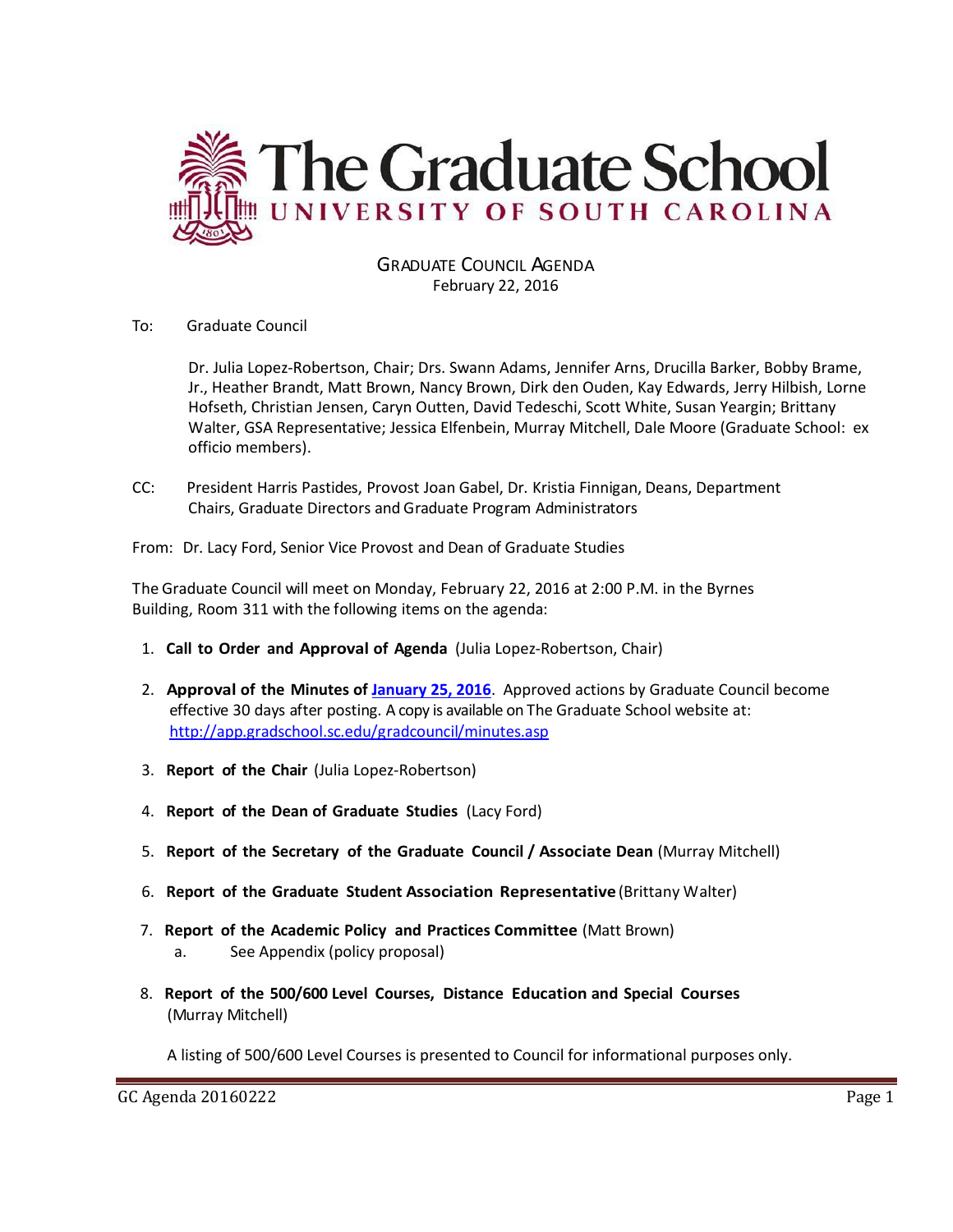#### **500/600 Level Courses**

 **LING 542** (3) Research on Language Conflict and Language Rights (New Course Proposal: Fall 2016)

### **Distance Education Delivery**

**HPEB 502** (3) Applied Aspects of Human Nutrition

### **Special Topics Courses**

- **ENHS 793** (3) Environmental Nanoscience (Fall 2016)
- **ENVR 800** (3) Earth Resource Management (Fall 2016)
- **PUBH 791** (3) History of Public Health, Medicine, and Nursing (Fall 2016)

#### **Two Issues for Consideration:**

- Should a copy of the syllabus be required for a special topics course?
- Should a graduate level special topics course be approved at the Graduate School prior to being added to the schedule by the Registrar?

#### 9. **Associate Graduate Faculty Nominations (Murray Mitchell)**

None

- 10. **Fellowships and Scholarships Committee** (Heather Brandt)
- 11. **Report of Science, Math, and Related Professional Programs Committee** (David Tedeschi)
- 12. **Report of the Humanities, Social Sciences, Education, and Related Professional Programs Committee** (Drucilla Barker)

Below is a list of proposals reviewed by the Committee. Each curricular action can be viewed at this Public Agenda review site: [https://www.sc.edu/programproposal/gradagenda/?id=11.](https://www.sc.edu/programproposal/gradagenda/?id=11)

At this Public Agenda link, the individual proposals are not live-linked, but agenda items are listed in alphabetical order. To view the full proposals, GC members and Committee Chairs still need to go to the Committee Review site, and filter for "Committees", then for the "Committee" called "Added to Grad Council agenda."

- **EDET 899** (1-12) Dissertation Preparation (New Course Proposal: Fall 2016)
- **EDTE 776** (3) Educating African-American Students (Course Change: Distance and grading scale: Fall 2017)
- **MUED 793** (3) Topics in Music Education (New Course Proposal: Summer 2016)
- **Curriculum and Instruction Ed.D. Degree Program** (Discussion)

#### 13. **Report of the Grievances, Appeals and Petitions Committee** (Nancy Brown)

#### 14. **Other Committee Reports**